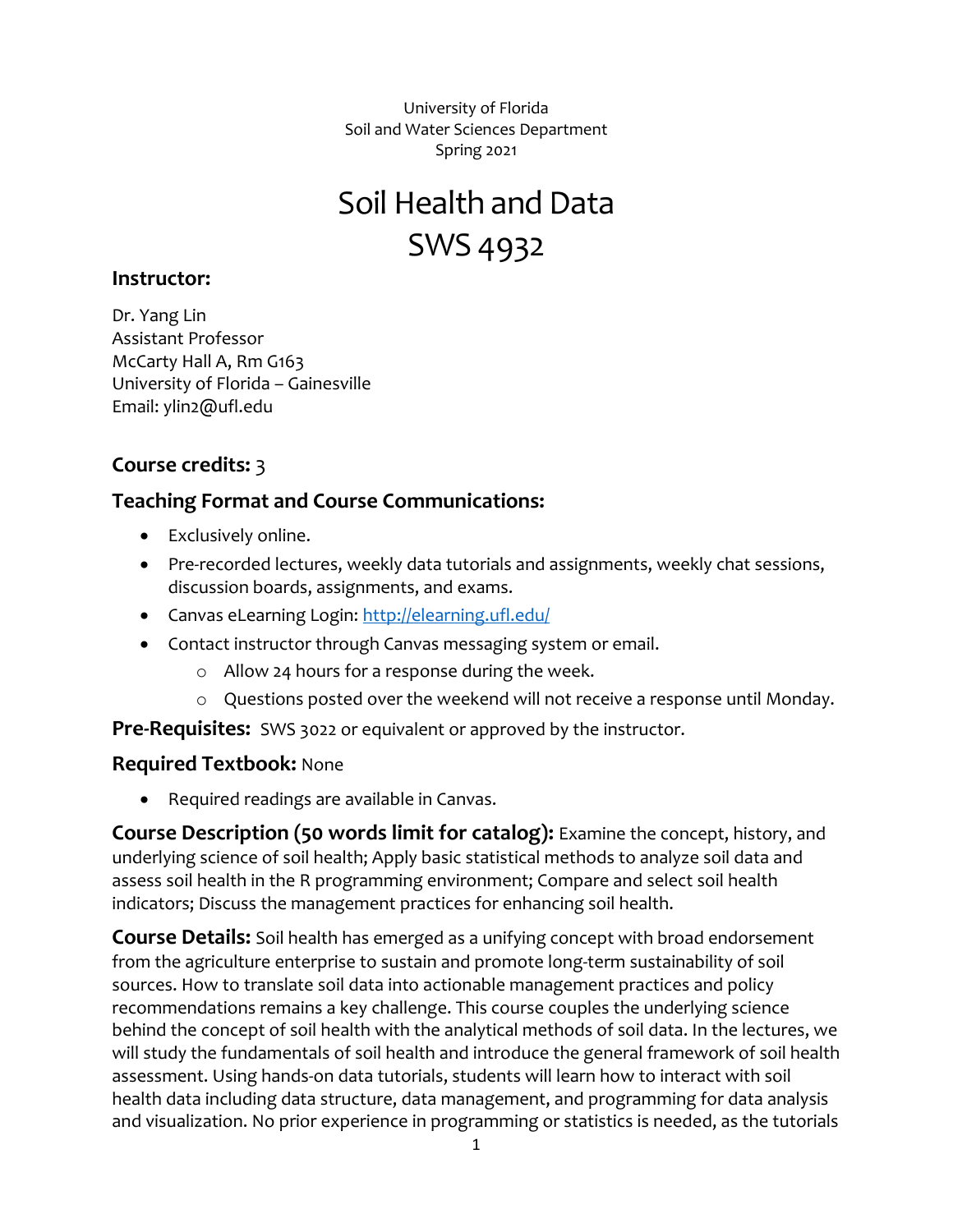will be self-guided to provide the necessary knowledge on these topics. Students' learning will be supported via peer discussion over Canvas, weekly chat sessions, and appointments with the instructor.

# **Course Learning Objectives:**

After successfully completing the course, students will be able to:

- Define and critique the concept of soil health
- Compare and select soil health indicators for field evaluation
- Gain basic programming proficiency in R
- Apply statistical methods to describe, visualize, and interpret soil health data
- Identify common management practices for enhancing soil health and evaluate their potentials and limitations
- Assess the unique challenges in quantifying and managing soil health in the state of Florida

| <b>Course Outline:</b> |  |
|------------------------|--|
|------------------------|--|

| Week                                          | Lecture topics                                             | Data tutorials                |  |
|-----------------------------------------------|------------------------------------------------------------|-------------------------------|--|
| Jan. 11                                       | Introduction                                               |                               |  |
| Jan. 18                                       | History of soil health                                     | Introduction to R and Rstudio |  |
| Jan. 25                                       | Trajectories of soil health: degradation vs<br>restoration | Data tables                   |  |
| Feb. 1                                        | Chemical indicators: pH and nutrients                      | Descriptive statistics 1      |  |
| Feb. 8                                        | Physical indicators                                        | Descriptive statistics 2      |  |
| Feb. 15                                       | Biological indicators 1: SOM                               | Regression                    |  |
| Feb. 22                                       | Biological indicators 2: active carbon                     | <b>ANOVA</b>                  |  |
| Mar. 1                                        | Exam 1                                                     |                               |  |
| Mar. 8                                        | Introduction to soil health assessment                     | Data wrangling                |  |
| Mar. 15                                       | Scoring functions                                          | Scoring functions             |  |
| Weighing functions and integration<br>Mar. 22 |                                                            | Dimension reduction           |  |
| Mar. 29                                       | Soil health management                                     | Meta-analysis                 |  |
| Apr. 5                                        | Soil health in Florida                                     | Spatial data                  |  |
| Apr. 12                                       | Revisiting the concept of soil health and<br>review        | Mapping soil health           |  |
| Apr. 19                                       | Exam 2                                                     |                               |  |

# **Critical Dates:**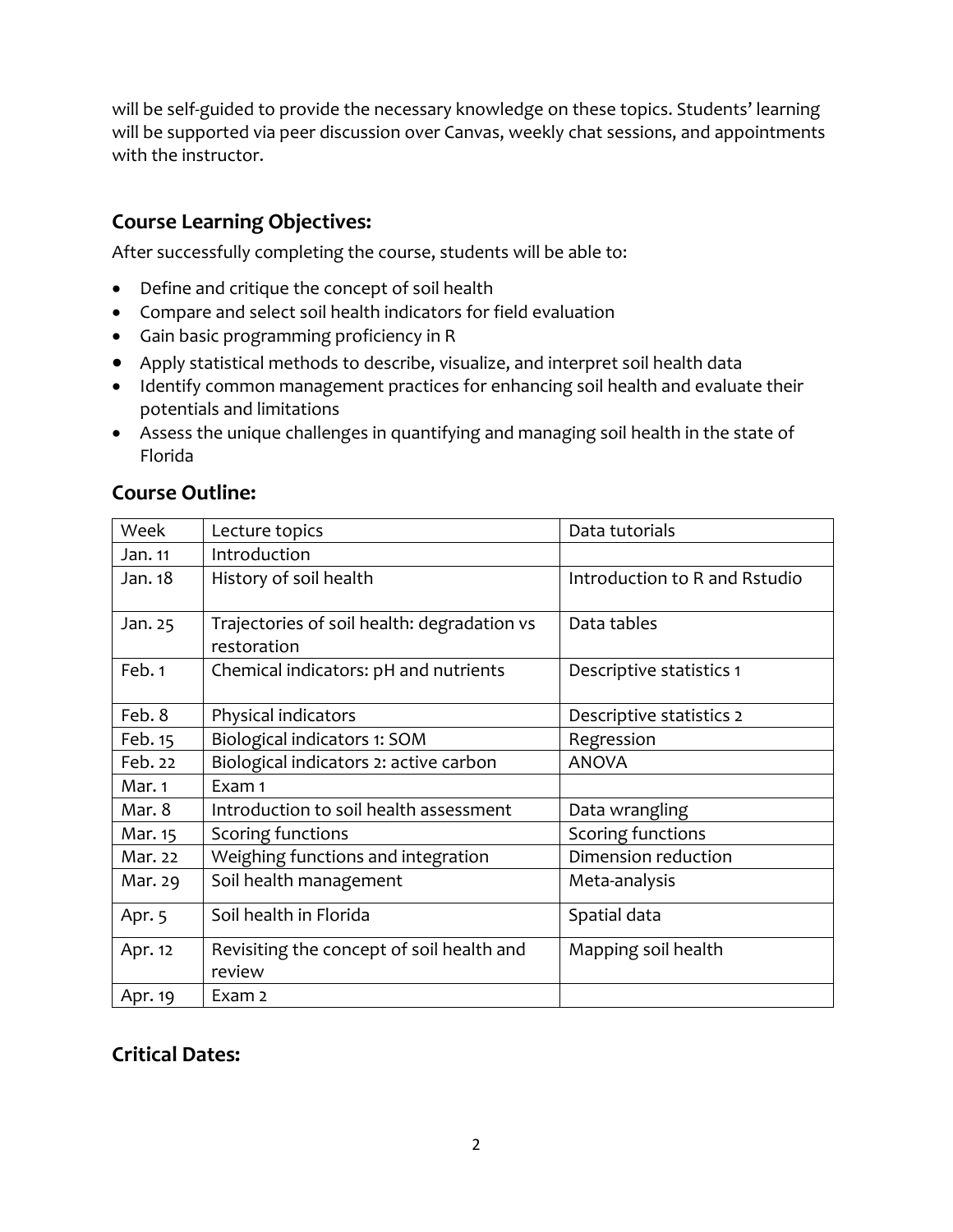Assignments are due on Saturday 11:59 pm (Eastern time) weekly. Open-book exams will be held for three days in the weeks of Mar. 1 and Apr. 19. Additional details on the exam will be provided in Canvas.

#### **Disclaimer:**

As we go through the semester, specific topics and activities on the syllabus may change to enhance the class learning opportunity. Such changes will be communicated clearly and in advance.

## **Grading Structure:**

| Assessment Type           | Percent of Final Grade |
|---------------------------|------------------------|
| Exams (2 total)           | 30                     |
| <b>Weekly Assignments</b> | 60                     |
| Chat Participation        | 10                     |

Rubrics will be provided with graded activities. See Canvas assignments for individual rubrics.

#### **Grading Scale:**

| Percent       | Grade          | Grade<br><b>Points</b> |
|---------------|----------------|------------------------|
| $90.0 -$      | A              | 4.00                   |
| 100.0         |                |                        |
| $87.0 - 89.9$ | A-             | 3.67                   |
| $84.0 - 86.9$ | B+             | 3.33                   |
| $81.0 - 83.9$ | Β              | 3.00                   |
| $78.0 - 80.9$ | B-             | 2.67                   |
| $75.0 - 79.9$ | C+             | 2.33                   |
| $72.0 - 74.9$ | C              | 2.00                   |
| 69.0 - 71.9   | $\mathsf{C}$ - | 1.67                   |
| $66.0 - 68.9$ | D+             | 1.33                   |
| $63.0 - 65.9$ | D              | 1.00                   |
| $60.0 - 62.9$ | D-             | 0.67                   |
| $0 - 59.9$    | F.             | 0.00                   |

Current UF grading policy for assigning grade point averages can be found here: <https://catalog.ufl.edu/ugrad/current/regulations/info/grades.aspx>

# **Chat Sessions**

Chat sessions will be scheduled weekly and all students are expected to participate. Chat sessions will be held outside of the Canvas course framework using Zoom. Students will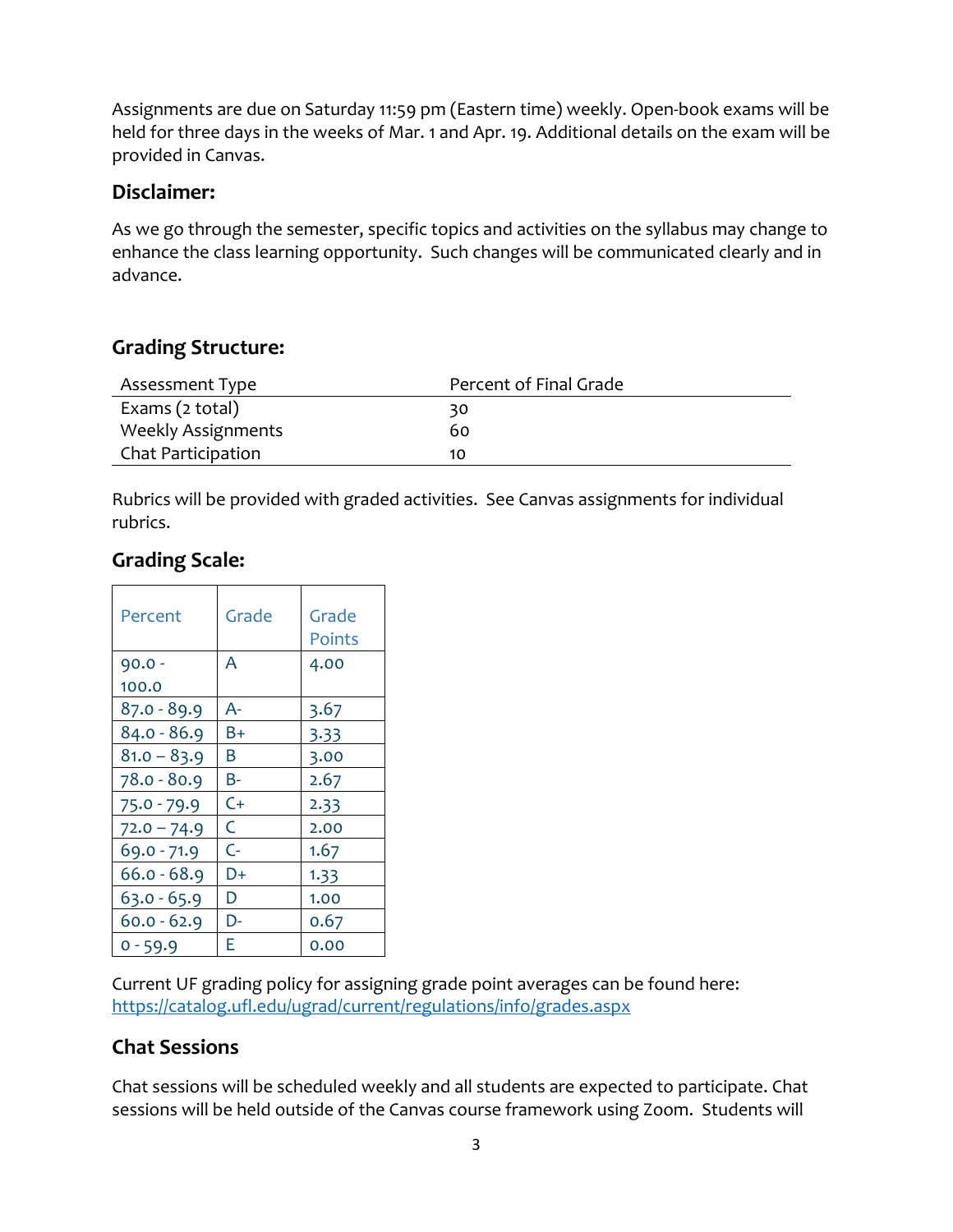need access to a computer with audio and a web camera (optional) to take this course. Chat sessions will be scheduled after course registration to best accommodate everyone's schedule. At least one section of chat will occur each week. Additional sessions per week may be added to accommodate conflicting schedules based on instructor discretion. Students are required to attend one chat per week. If you are unable to attend a chat session, chat sessions may be replaced with chat make-up assignments in Canvas at the instructors' discretion.

## **Attendance and Late Policy:**

Requirements for class attendance (module participation) and make-up exams, assignments, and other work in this course are consistent with university policies that can be found at: <https://catalog.ufl.edu/ugrad/current/regulations/info/attendance.aspx>

Late submission of assignments and assessments must be approved by instructors in advance and may be subject to a grade penalty.

**Online Course Evaluation:** Students are expected to provide feedback on the quality of instruction in this course by completing online evaluations a[t https://evaluations.ufl.edu.](https://evaluations.ufl.edu/) Evaluations are typically open during the last two or three weeks of the semesters, but students will be given specific times when they are open. Summary results of these assessments are available to students at [https://evaluations.ufl.edu/results.](https://evaluations.ufl.edu/results)

**Privacy Disclaimer**: Our discussion or class sessions may be audio visually recorded for students in the class to refer back and for enrolled students who are unable to attend live. Students who participate with their camera engaged or utilize a profile image are agreeing to have their video or image recorded. If you are unwilling to consent to have your profile or video image recorded, be sure to keep your camera off and do not use a profile image. Likewise, students who un-mute during class and participate orally are agreeing to have their voices recorded. If you are not willing to consent to have your voice recorded during class, you will need to keep your mute button activated and communicate exclusively using the "chat" feature, which allows students to type questions and comments live. The chat will not be recorded or shared. As in all courses, unauthorized recording and unauthorized sharing of recorded materials is prohibited.

**Online Course Evaluation Process**: Student assessment of instruction is an important part of efforts to improve teaching and learning. At the end of the semester, students are expected to provide feedback on the quality of instruction in this course using a standard set of university and college criteria. Students are expected to provide professional and respectful feedback on the quality of instruction in this course by completing course evaluations online via GatorEvals. Guidance on how to give feedback in a professional and respectful manner is available at: https://gatorevals.aa.ufl.edu/students/. Students will be notified when the evaluation period opens and can complete evaluations through the email they receive from GatorEvals, in their Canvas course menu under GatorEvals, or via https://ufl.bluera.com/ufl/. Summaries of course evaluation results are available to students at: https://gatorevals.aa.ufl.edu/public-results/.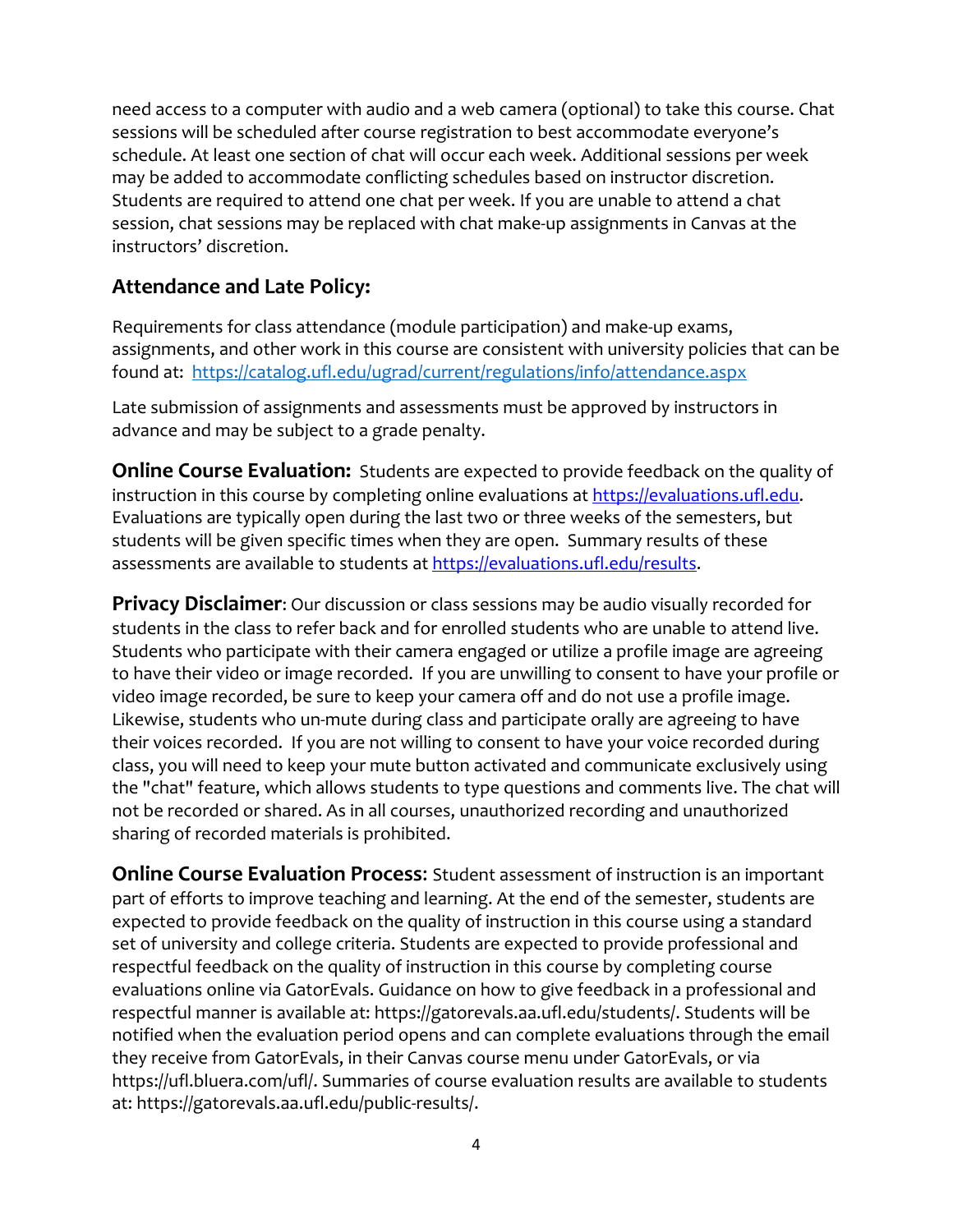## **UF Policies**

**Academic Honesty**: As a student at the University of Florida, you have committed yourself to uphold the Honor Code, which includes the following pledge: "We, the members of the University of Florida community, pledge to hold ourselves and our peers to the highest standards of honesty and integrity." You are expected to exhibit behavior consistent with this commitment to the UF academic community, and on all work submitted for credit at the University of Florida, the following pledge is either required or implied: "On my honor, I have neither given nor received unauthorized aid in doing this assignment."

It is assumed that you will complete all work independently in each course unless the instructor provides explicit permission for you to collaborate on course tasks (e.g. assignments, papers, quizzes, exams). Furthermore, as part of your obligation to uphold the Honor Code, you should report any condition that facilitates academic misconduct to appropriate personnel. It is your individual responsibility to know and comply with all university policies and procedures regarding academic integrity and the Student Honor Code. Violations of the Honor Code at the University of Florida will not be tolerated. Violations will be reported to the Dean of Students Office for consideration of disciplinary action. For more information regarding the Student Honor Code, please see: [http://www.dso.ufl.edu/sccr/process/student-conduct-honor-code.](http://www.dso.ufl.edu/sccr/process/student-conduct-honor-code)

**Software Use**: All faculty, staff and students of the university are required and expected to obey the laws and legal agreements governing software use. Failure to do so can lead to monetary damages and/or criminal penalties for the individual violator. Because such violations are also against university policies and rules, disciplinary action will be taken as appropriate.

**Services for Students with Disabilities**: The Disability Resource Center coordinates the needed accommodations of students with disabilities. This includes registering disabilities, recommending academic accommodations within the classroom, accessing special adaptive computer equipment, providing interpretation services and mediating faculty-student disability related issues. Students requesting classroom accommodation must first register with the Dean of Students Office. The Dean of Students Office will provide documentation to the student who must then provide this documentation to the Instructor when requesting accommodation 0001 Reid Hall, 352-392-8565, https://disability.ufl.edu/

**Campus Helping Resources**: Students experiencing crises or personal problems that interfere with their general wellbeing are encouraged to utilize the university's counseling resources. The Counseling & Wellness Center provides confidential counseling services at no cost for currently enrolled students. Resources are available on campus for students having personal problems or lacking clear career or academic goals, which interfere with their academic performance.

- University Counseling & Wellness Center, 3190 Radio Road, 352-392-1575, www.counseling.ufl.edu Counseling Services Groups and Workshops Outreach and Consultation Self-Help Library Wellness Coaching
- U Matter We Care, [www.umatter.ufl.edu/](http://www.umatter.ufl.edu/)